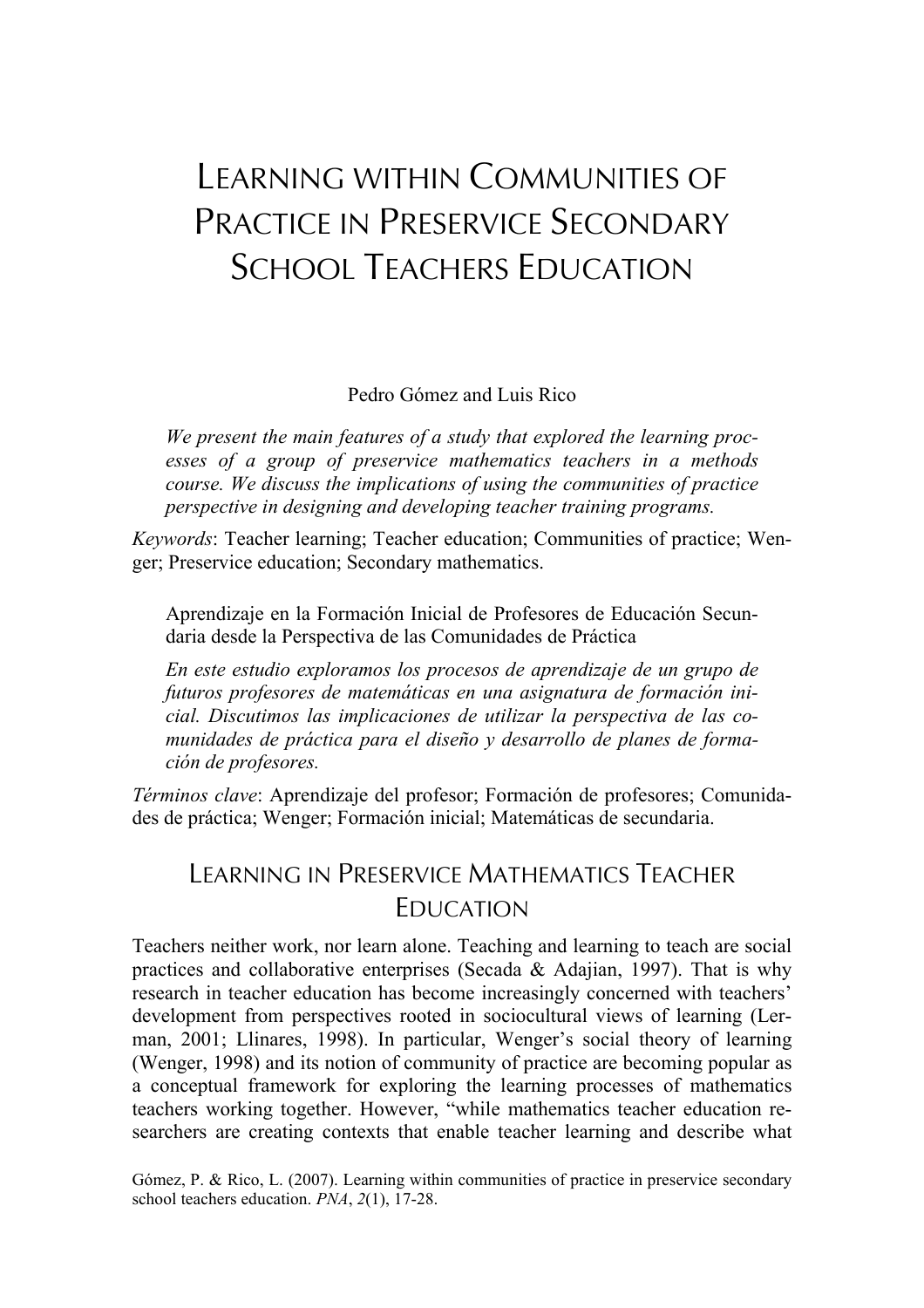teachers learn in social terms, little has been done to explain *how* those contexts enable learning" (Graven & Lerman, 2003, p. 189). Furthermore, there has been little research examining the specific interactions and dynamics that happen in those contexts: "One analytic task, therefore, is to show how teachers, in and through their interactions with one another and with the material environment, convey and construct particular representations of practice" (Little, 2002, p. 934). As Krainer (2003) has pointed out, there is much to be explored concerning the role of this perspective in teacher education: "To what extent can an approach like 'Community of practice' be applied to learning at schools and universities? What can we learn from 'learning enterprises'? What implication for research in teacher education has an approach that builds on 'community of practice'?" (p. 96).

Within the research agenda described by the previous questions, we present and discuss the main features of a study that, in the context of a methods course, explored the learning processes of a group of mathematics preservice teachers working at home. For that purpose, we first describe the methods course, introduce Wenger's social theory of learning, and portray the methodology used. Then, we present an example of the results obtained, and we argue that the group developed a community of practice. Finally, we discuss the implications of using the community of practice perspective in the design and development of teacher training programs.

## PRESERVICE TEACHERS' LEARNING IN A METHODS COURSE

The study was part of a research project exploring the didactic knowledge development of secondary preservice teachers in a methods course. Preservice teachers were asked to form groups of four to six persons at the beginning of the course. Each group chose a secondary school mathematics topic on which it worked during most of the course. Examples of topics were the quadratic function, sphere, the Pythagorean theorem, and decimal numbers. During the second part of the course (in which the study was conducted) the groups of preservice teachers were asked to sequentially analyze and describe their topic from different points of view. For example, they had first to produce the conceptual structure of their topic, then identify the representation systems that can be used to represent it, and then to perform a phenomenological analysis of it. The groups worked at home solving the tasks. They produced transparencies with the help of which they presented their work to the classroom. In other studies of this research project we explored the results of the work produced by the groups of preservice teachers. These studies allowed us to identify and characterize four stages of didactic knowledge development with which to describe the groups of teachers' performance over time (Gómez & Rico, 2004). However, a question remained concerning how this didactic knowledge developed in the groups. Those studies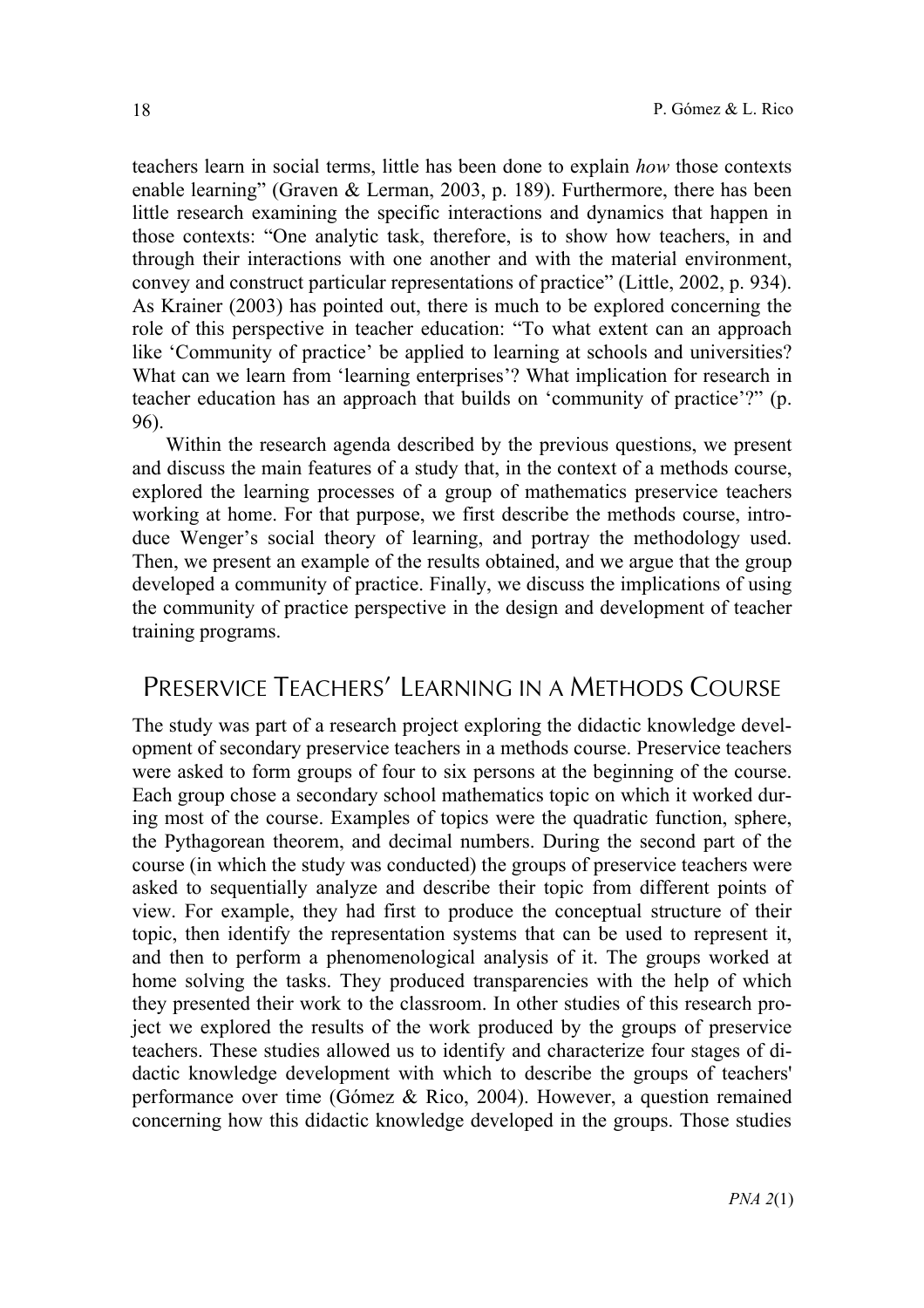analyzed the results of learning processes performed by each of the groups. But what kind of processes were there? Is it possible to describe and characterize some of those processes? In other words, is it possible to explore the emergence of learning that took place in a group? Can this exploration help explain the didactic knowledge development of that group? For this purpose, we chose one the groups of preservice teachers and asked their members to allow us to record in audio their group interaction while preparing their presentations for the course. This group had the quadratic function as its topic of study. Eight meetings were recorded, producing 18 hours of recording.

We had then to approach a theoretical and methodological problem. How to explore, describe and characterize the learning of a group? Following Stein & Brown (1997) we decided that "rather than focusing on the learning processes of individual teachers undergoing transformation, [we could conceptualize] teacher learning as a process of 'transformation of participation' in the practices of a community" (p. 155). For that purpose, we decided to ground our study on Wenger's social theory of learning (Wenger, 1998).

## LEARNING AS A SOCIAL PRACTICE

Wenger's social theory of learning is based on four notions: meaning, practice, community and identity. He introduces *meaning* as a way of talking about our (changing) ability —individually and collectively— to experience our life and the world as meaningful. The negotiation of meaning emerges from the interaction of two processes: *participation*, as the process in which we establish relationships with other people, we define our way to belong to the communities in which we engage on some enterprises, and we develop our identity; *reification*, as the process of giving form to our experience by producing objects that congeal this experience into "thingness". Every community produces its abstractions, tools, symbols, stories, terms and concepts that reify some of the practice in congealed form. The notion of *practice* is presented as a way of talking about the shared historical and social resources, frameworks, and perspectives that can sustain mutual engagement in action. Practice is the source of coherence of the communities and the process through which we experience the world meaningfully. It does not exist in abstract; it exists because people engage in actions whose meanings are negotiated. The idea of *community of practice* represents the smallest unit of analysis in which one can include the negotiation of meaning as mechanism of learning. It is a way of talking about the social configurations in which our enterprises are defined as worth pursuing and our participation is recognizable as competence. The idea of community of practice is configured on three notions: mutual engagement, joint enterprise and shared repertoire. Finally, the notion of *identity* is introduced as a way of talking about how learning changes who we are and creates personal histories of becoming in the context of our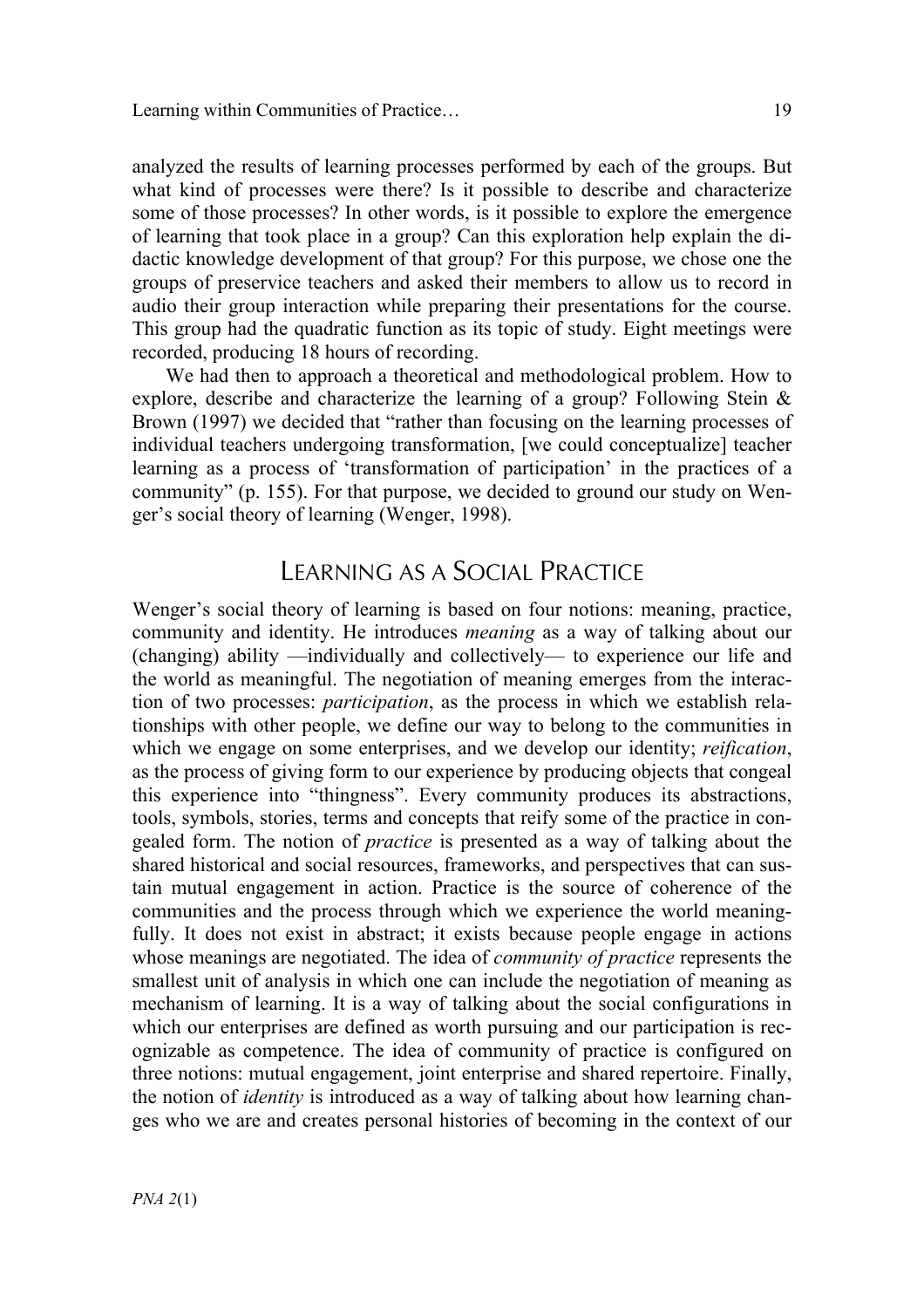our communities. Learning as a social practice can be characterized by the three notions configuring the idea of community of practice: *learning in practice implies a mutual engagement in the search of a joint enterprise with a shared repertoire*. That is, learning in practice implies:

- ♦ *Evolving forms of mutual engagement*: how to engage, what helps and what bothers, developing mutual relations, defining identities, establishing who is who, who is good at what, who knows what.
- ♦ *Understanding and tuning the enterprise*: aligning the engagement, accountability and responsibilities, defining and interpreting the enterprise.
- ♦ *Developing the repertoire*: renegotiating meanings, producing and adopting tools, artefacts and representations, recording and recalling events, inventing and redefining terms, telling stories, creating and breaking routines.

# LEARNING AS A SOCIAL PRACTICE IN PRESERVICE TEACHER TRAINING

Figure 1 presents a diagram of the methodological procedure that we used to operationalize Wenger's social theory of learning in order to study the quadratic function group's work. We decided to focus our attention on the three processes implied by learning in a community of practice: evolving forms of mutual engagement, understanding and tuning the enterprise, and developing the shared repertoire. These are the three *categories* of analysis. Based on the description that the theory makes of these processes and the specificity of our research context, we characterized each category in *aspects* and for each aspect we produced a set of questions, that we called *themes*. For example, the mutual engagement category was organized in four aspects: the role of the environment (what helps, what bothers), the building of identities, the evolution of relationships among the members, and the processes of negotiation of meaning. Concerning the processes of negotiation of meaning, we identified five themes: the production of meaning proposals, the adoption of meaning proposals, meaning difficulties, discovery of meaning and reification. In the case of the theme meaning difficulties we produced two *codes*: events of confusion of meaning, and events of conflict of meaning. On the basis of this procedure for interpreting the theory and contextualizing it to a research context, we produced a first version of the codes set. This codes set was revised during a first partial coding of the transcriptions. The result was a set of 94 codes. For example, we assigned the code *teaching experience* to those episodes in which at least one participant refers to his/her experience as a teacher.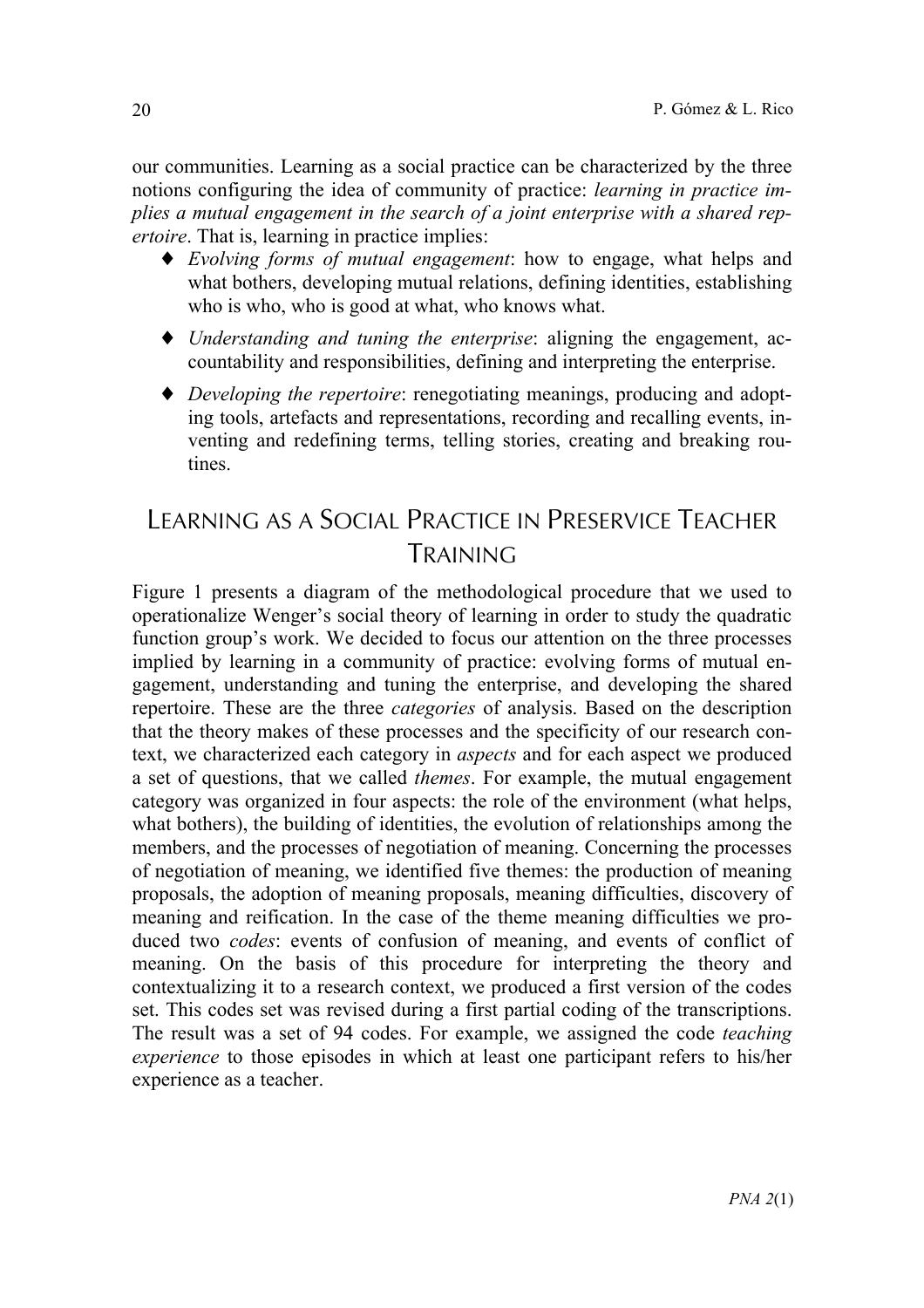

Figure 1. *Operationalizing Wenger's social theory of learning*

We coded the transcriptions, producing 7,412 episodes —code pairs corresponding to 2,606 episodes (since several codes could be assigned to a given episode). For each episode, we produced a comment, in which we described what the content of the discussion in that episode was about. Furthermore, parallel to the coding process, we produced a series of notes in which we registered aspects of the interaction that either could not be characterized by the codes or went farther than what the coding allowed us to register. This coding process produced a huge amount of very detailed information. Through a process of *coding synthesis* we identified the main *issues* concerning the learning of the group that appeared in the coded transcriptions. Finally, through a process of *coding analysis* we were able to establish the main characteristics of each issue and identify the episodes that were more representative of each characteristic. Our approach was similar to the one used by Little (2002). We also shared with her work the purpose of such a fine-grained procedure: "to produce well-grounded assertions regarding social practice and learning" (p. 920).

#### NEGOTIATION OF MEANING: CONFUSION

We present here a glimpse of one of the results of the study. It concerns confusion of meaning. This is one of the several issues we found in relation to negotiation of meaning in the group. We characterized the episodes of confusion of meaning as those in which, for a particular question, one or more of the participants: are not sure about its meaning, change their opinions about its meaning across the meetings, or make meaning proposals that are not valid.

The difference between the notions of equation and function was in the centre of a confusion of meaning that spanned during several meetings. While working on the history of their topic, the group got interested in the relation between those two notions and some of its members engaged themselves in a historical exploration, with the hope of solving the issue. However, the confusion reappeared while working on the mistakes and difficulties that the students in school might have with their topic. The confusion remained for some time. However, in the last meeting we found evidence showing that it had been resolved.

The following episode belongs to the meeting in which the group worked on the history of their topic. One of the participants thinks that he knows the difference between the notions of equation and function. However, the confusion ap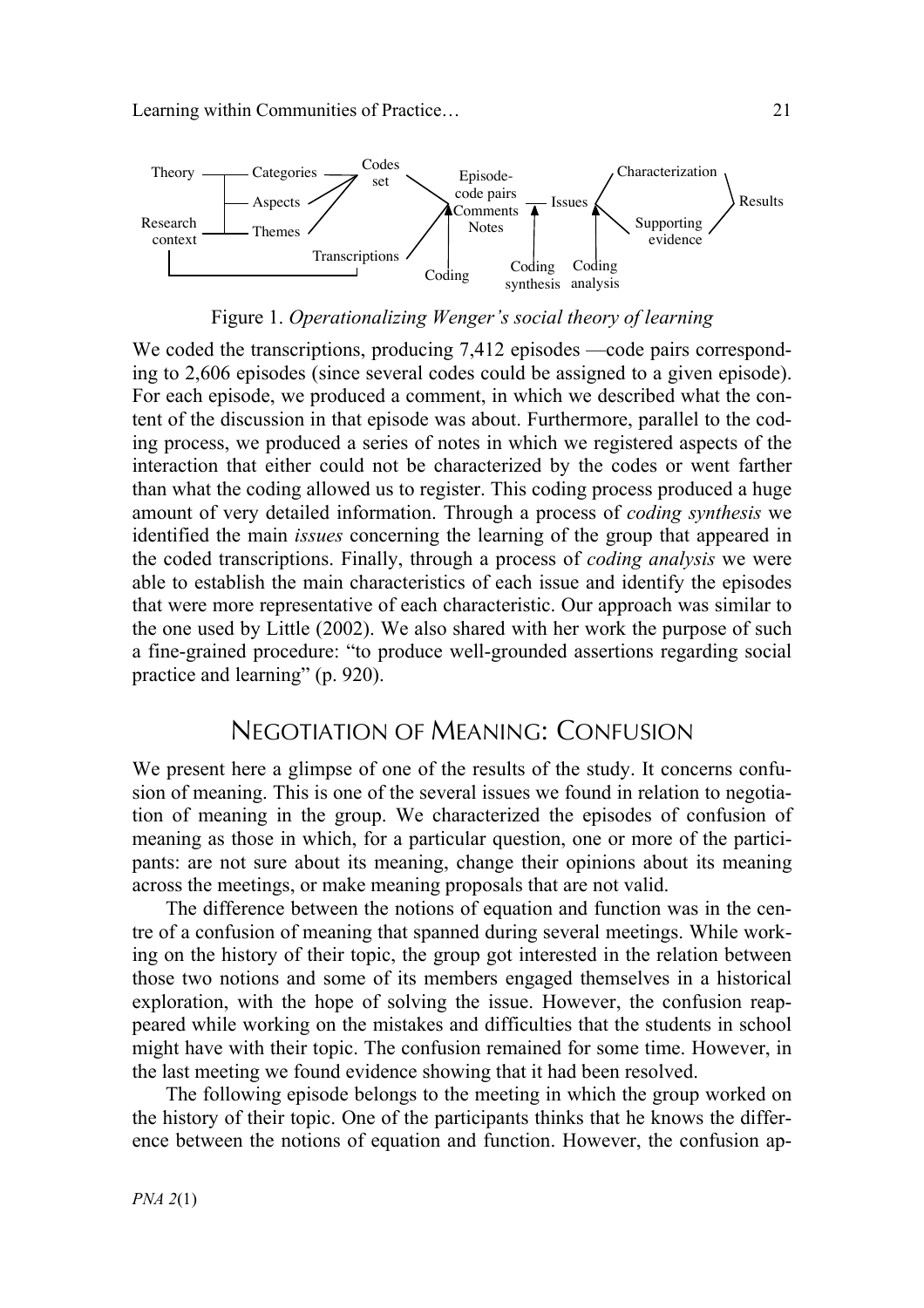pears when the group tries to establish such a difference. They start by stating that the quadratic function is the generalization of the quadratic equation and they finish with an emphatic claim: every quadratic equation is a function. This meaning is adopted by the group and is reified in the transparency produced in this meeting:

*P3: What I mean… I am going to say it: we know very clearly what an equation and a function are, because… What can I tell you… Perhaps because for the last 30 years a difference has been established, and that is what we have been taught.*

*P2: OK, but you are not going to explain that.*

*P3: No, no. I agree. Wait, what I want to say is… I am not talking about us. Why all this mess? Because we think in a certain way. Equation and function. That is: function, when is the term function used? When you have to give…*

*P2: A relation between variables, some magnitudes…*

*P3: A relation between one variable and another, between a magnitude and another. But the equation was there since the beginning. And equation of second degree, it is simply a question of the change of one thing with respect to the other; with the equation of second degree. That is a function of second degree. Therefore, we are going to talk about equations of second degree, and then we tell them…*

*…*

*PX: What happens is that for me, the generalization of an equation of second degree is in fact a function.*

*P3: OK, it is a function. It can also be that.*

*PX: No, it is not that it can be, it is.*

*P3: OK, it is.*

*PX: And what happens is that any equation of second degree is a function.*

*PX: But since this is a work on history…*

*PX: Yes (several participants talk simultaneously).*

In this episode<sup>2</sup>, we can see some aspects of a process of negotiation of meaning within the group. Firstly, there is confusion concerning the meaning of the notions of equation and function, and the difference between them. This confusion is made explicit due to the fact that they are looking at the history of their topic.

<sup>&</sup>lt;sup>2</sup> Transcriptions have been translated from the original Spanish version.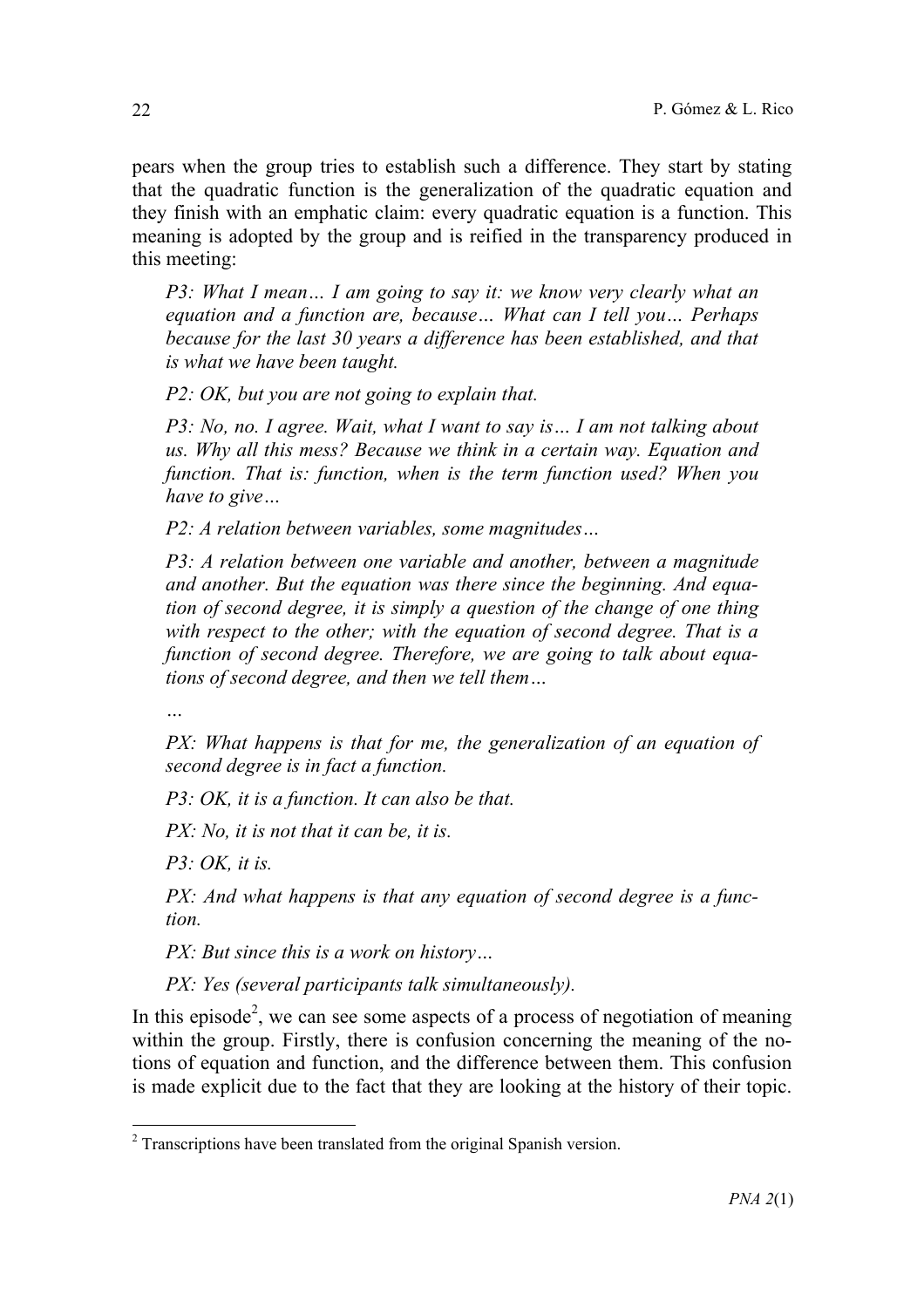But there is also confusion because the group adopts a meaning of the two notions that is not valid with respect to established mathematical knowledge: "the generalization of an equation is in fact a function". Secondly, we see participation. At least three of the four members of the group participate in the discussion and make comments and proposals. The members of the group have become used to ask questions and to expect reactions from the other participants: "when is the term function used?". This can be interpreted as one of the ways through which members care for each other's learning. Thirdly, there is conflict. One of the participants, PX, has an idea and puts it forward. Another participant, P3, interprets this proposal: "OK, it is a function. It can also be that". But this was not the meaning proposed originally by PX. He emphatically corrects this interpretation, without further arguments: "No, it is not that it can be, it is". This is one of the mechanisms of conflict resolution: a proposal without arguments that is accepted by the group. Fourthly, a member makes a reference to their mathematical preparation in their career. Finally, there is reification. The group adopted this proposal and it was reified in the transparency that they presented to the class.

## THE EMERGENCE OF A COMMUNITY OF PRACTICE

The above example of an episode gives a glimpse of the behaviour of the group as a community of practice. In particular, it shows instances of some of the features of their processes of negotiation of meaning. However, confusion of meaning is only one of the thirty relevant issues we identified and characterized. The structuring of those issues and the evidence supporting them enabled us to produce an account of the working of the group as a community of practice. We do not have space here to present such an account. What follows describe, as an example, some of those issues.

We found that one of the participants had become the leader of the group. We characterized his role as a leader in terms of his forms of participation as well as describing the forms of "complementary participation" shown by others members in relation to the leader's behaviour. On the other hand, we found three elements related to the group as a community of practice that had clear and specific effects on the processes of negotiation of meaning within the community. First, most of the members had some teaching experience. As matter of fact it is clear that the leader was accepted as such because he had what was seen as the most thorough of teaching experiences. But all members recalled their teaching experience and constructed stories based on it in order to make proposals of meaning, and to put forward arguments supporting those proposals. Second, even though the trainers gave a list of bibliographic references concerning mathematics education literature, the group did not mention any of those references. On the other hand, textbooks played an important role in their discussions. They used information in textbooks for resolving some of their confusions and conflicts of mean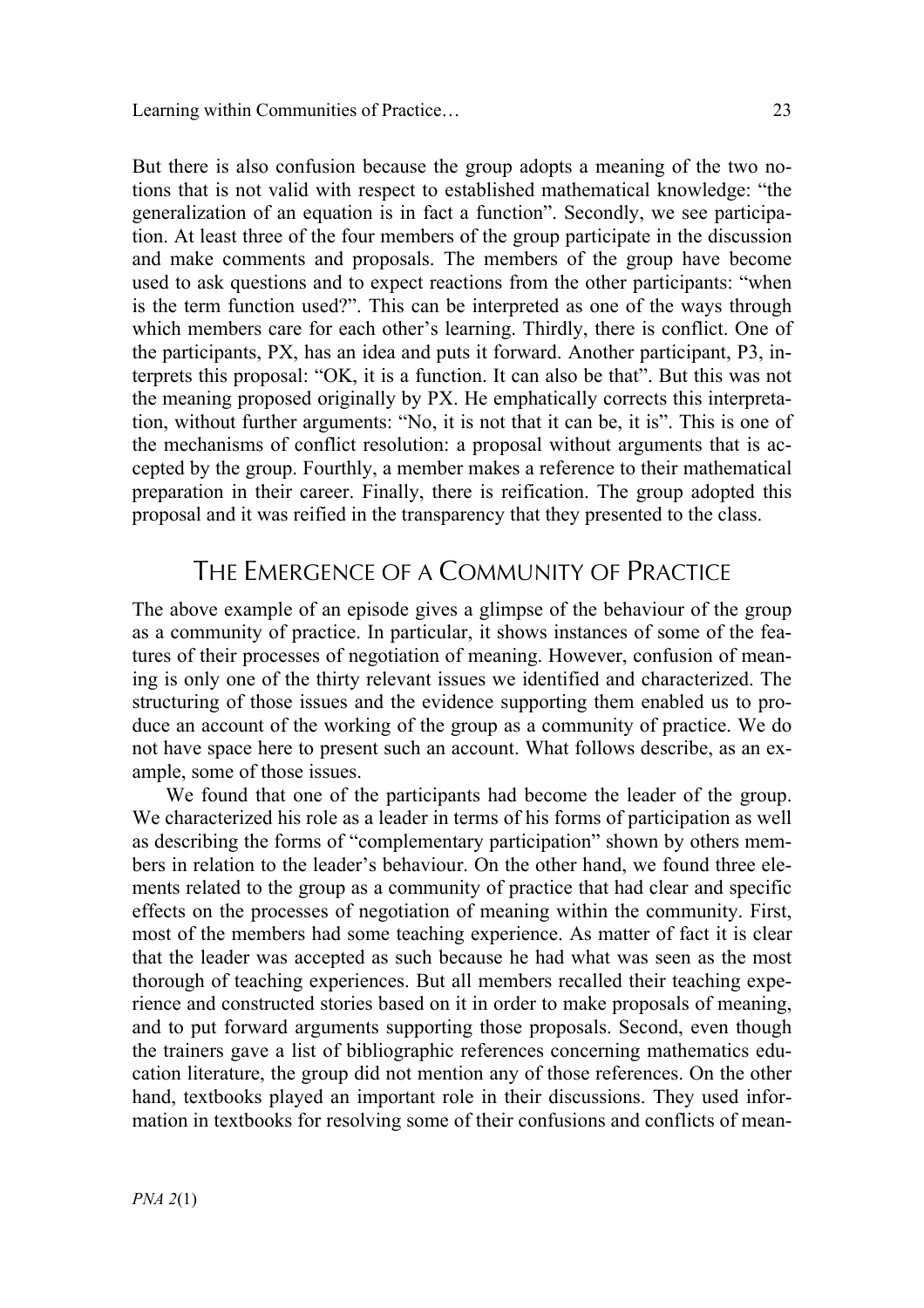ing. Furthermore, their use of textbooks was central in the design of the activities that shaped their proposal for a didactic unit. Finally, one of the trainers handed in written commentaries to the presentations made and transparencies produced by each group. Even though the group did not take into account these commentaries in every meeting, they were a significant factor in the group's working, while producing the final document. It was at this moment when, by reviewing the commentaries, the participants were able to resolve some of the most resilient confusions and conflicts. Although there are references in the transcriptions to what happened in the classroom (interaction with peers, spoken commentaries from the trainers to their presentations, or general statements of the trainers), we found that the commentaries to the transparencies were the most important link between the working of the group and the classroom environment. In Wenger's terminology this was the most important *boundary object* (Wenger, 1998, p. 104) between the group as a community of practice and the community of practice of the classroom.

In the episode we presented above we saw that participants cared for each other's opinions and expected arguments supporting them. This type of participation promoted *interdependent learning*, one of the most important features of a community of practice. This process of search of meaning generated events of confusion, conflict and discovery. We characterized the mechanisms used for these types of events. Given that the group had to solve a task in each meeting, these processes of negotiation of meaning always ended in the adoption of some proposals that were reified and registered in the transparencies. These were some of the objects of reification of the group and served as reference for their discussions later on.

# COMMUNITIES OF PRACTICE: A CONCEPTUAL TOOL TO SEE, THINK AND ACT<sup>3</sup>

Wenger's social theory of learning enabled us to "see" through the complexity of 18 hours of recordings. On the basis of some aspects of this theory, we were able to systematically construct conceptual categories and design instruments for coding and analyzing the information in such a way that we could, at the same time, explore the data in detail, and synthesize and analyze the results of that exploration. We identified and characterized a series of issues that give an account of learning as a social practice in the group.

<sup>&</sup>lt;sup>3</sup> "A theoretical discourse is not an abstraction. It is a set of conceptual tools that enable us to see, think, and act in new ways" (Wenger, 2004, p. 2).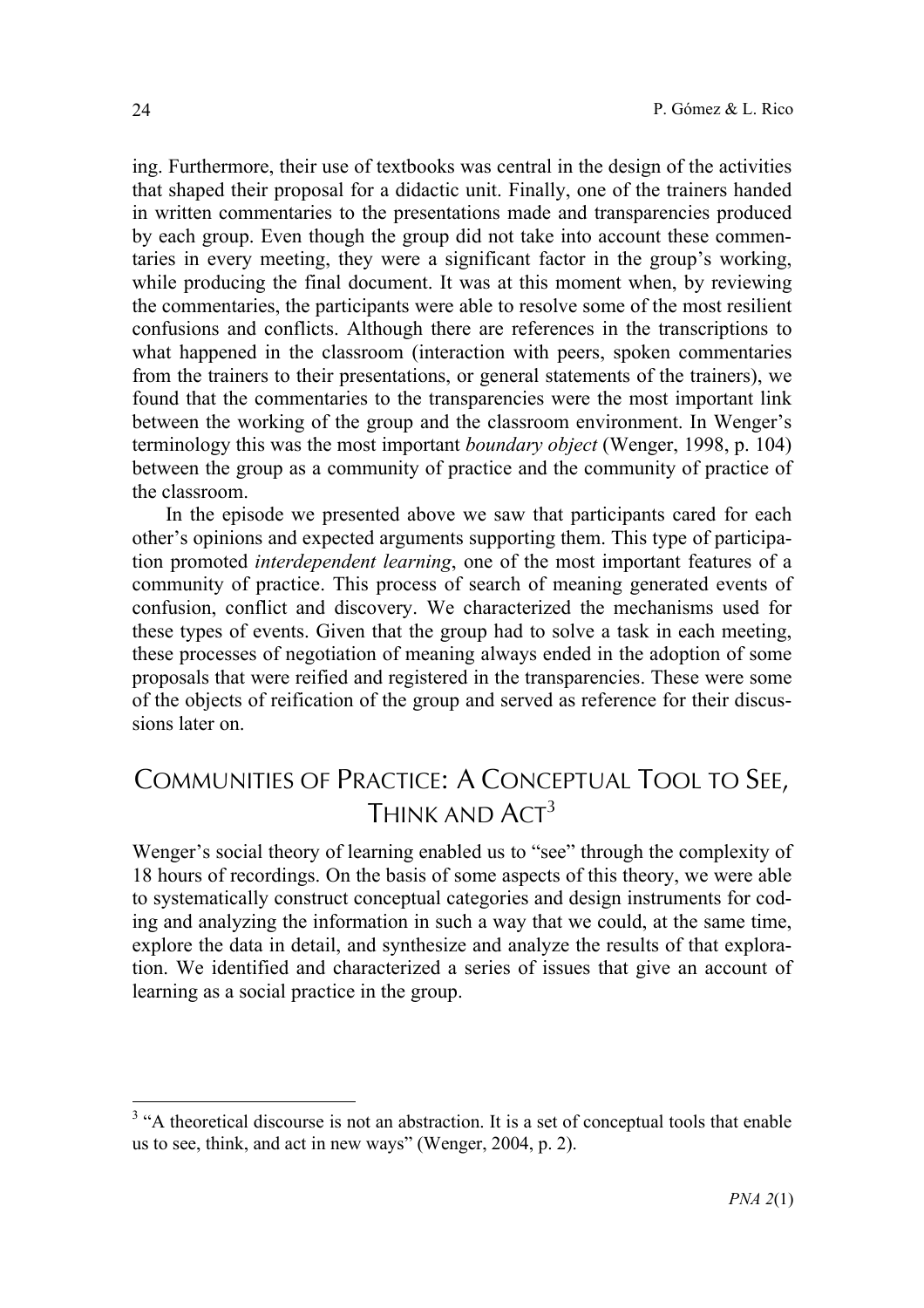#### **A Tool to "See" and "Think"**

We are not suggesting that all groups established themselves as communities of practice or developed learning processes as those depicted by the group we studied. For example, we have evidence of groups in which a leader did not emerge. On the other hand, the analysis of the classroom interaction and of the final documents that we performed in another study suggests that some groups organized themselves as teams: the tasks were divided into subtasks, each member taking responsibility for delivering his/her part. The presentation is then built as the summing of the parts. As Anderson  $\&$  Speck (1998) have shown, when a group organizes itself as a team, there is learning. However, one cannot expect negotiation of meaning and interdependent learning as properties of the learning processes of a team. What was important in the case of the quadratic function group we studied was the mutual engagement of the participants in the search of a joint enterprise that involved the concern for the learning of all the members of the group. It is not a question of collaboration *versus* cooperation (see, for example, Beck & Kosnik, 2001; Peter-Koop, Santos-Wagner, & Green, 2003). We think that, in contrast with the community of practice perspective, the collaboration approach neither takes into account the complexity of the interactions, nor proposes an overall conceptual structure for describing and analyzing the learning processes involving negotiation of meaning.

The working of the groups is *one* of the contexts in which learning takes place in our methods course. Preservice teachers, individually and collectively, also learn, during the lessons, while doing individual work, in other courses, and while giving private lessons. However, given that the formal assessment that we do of our students gives a high relevance to the presentations of the groups and the documents submitted by them, and that those presentations and documents are produced as a result of the working of the groups, it is now clear to us that we have been specially valuing the learning processes that take place while the groups work at home. Since teaching takes place during the lessons, one tends naturally to think that most learning happens within that context. This study has shown us that this is not necessarily the case.

#### **A Tool to "Act"**

The previous paragraphs show how the notion of community of practice has allowed us to "think" about some aspects of our methods course. These thoughts suggest some ideas about how to "act" in the future. Wenger (1998) mentions the risks of romanticizing communities of practice (p. 132). Nevertheless, research on teacher education is giving increasing importance to communities of practice as prominent loci of learning and development in teacher training. For instance, communities of practice can enhance the learning capability of preservice teachers (Knight, 2002, p. 240; Wood & Berry, 2003, p. 65), develop the awareness of the value of collaboration (Beck & Kosnik, 2001, p. 925), help counterbalance the long apprenticeship preservice teachers have had in transmission pedagogy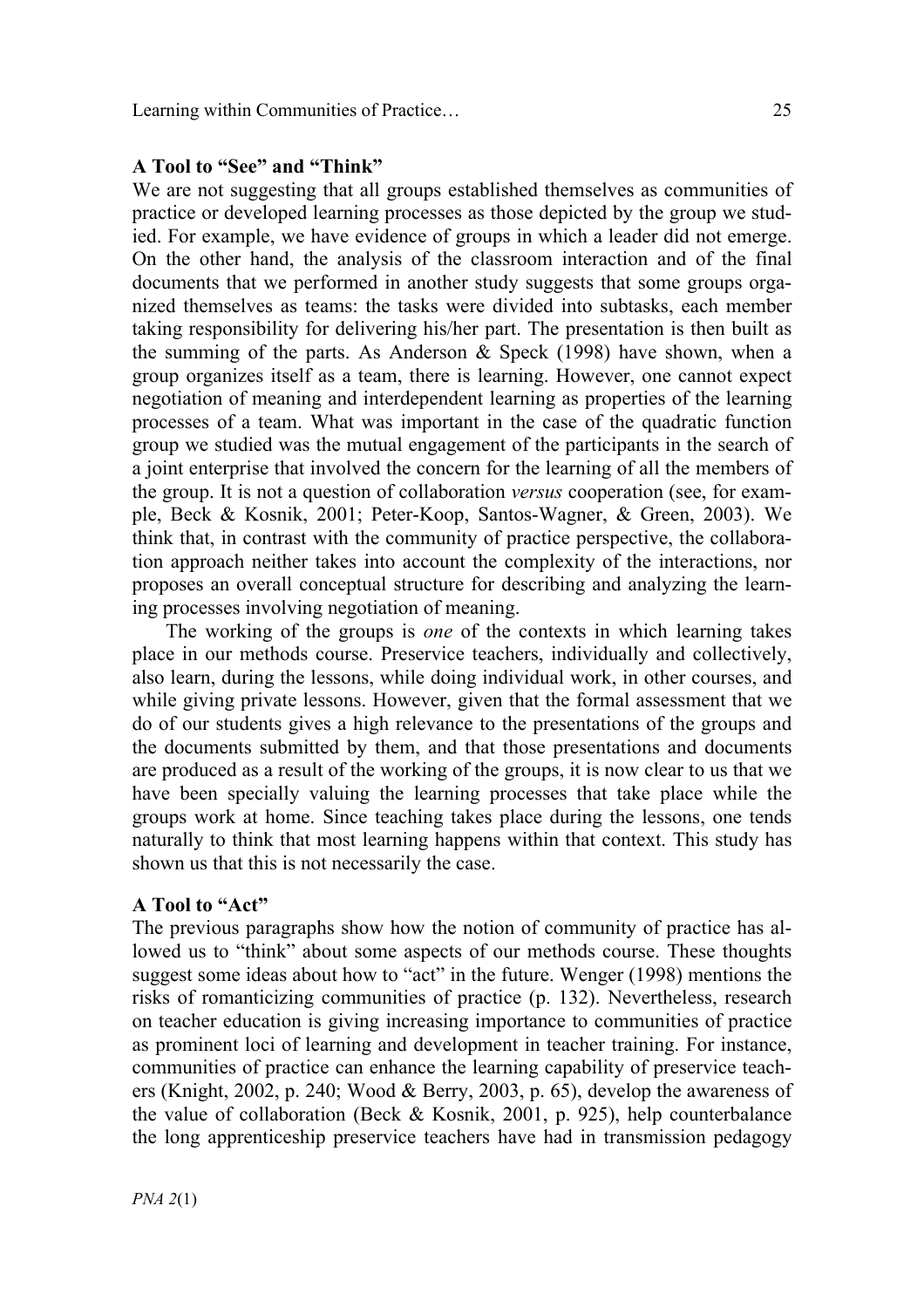(p. 945), and encourage the building of professional communities in the future (Lachance & Confrey, 2003, p. 38). If we, as trainers, value the learning that takes place when a group works as a community of practice, how to promote and cultivate such a setting? Answering this question requires that teachers' trainers, besides taking care of *what* they expect preservice teachers to be able to do and to know, get concerned about *how* preservice teachers learn and *what* kind of *teaching* is coherent with that learning. The design of the training program (in particular, issues as the methodology and the trainers' performance and attitudes) can make a difference in that learning. Next, we consider three of those issues. They are examples of the type of questions that should be considered while designing a methods course in which communities of practice and interdependent learning are expected to take place. They refer to the trainers' written commentaries to the groups' work, the definition of the tasks, and the groups' tutoring.

One of the most relevant issues emerging from our study was the characterization of the role that the commentaries to the transparencies played in the processes of negotiation of meaning of the group. The commentaries to the transparencies emerged as the main reference to the socially defined competence of the classroom community. Instead of giving the solutions to the problems observed, the commentaries proposed new questions and opened new spaces for discussion and reflection. In this sense, the commentaries to the transparencies promoted and guided new processes of negotiation of meaning and enhanced interdependent learning within the group.

Another aspect of the design of the course that had an influence on the processes of negotiation of meaning of the groups was the way the tasks were defined and proposed. Preservice teachers expected clearly defined tasks in which they "knew what they were expected to do". However, the tasks usually proposed a general problem (the analysis of the group's topic —e.g., quadratic function with a given conceptual tool —e.g., materials and resources—) that each group had to contextualize and solve according to their own topic, their previous knowledge and experience, the information they could collect and the shared repertoire that they had developed in the previous meetings. The tasks were proposed in such a way that there was always a challenge involved, but solving them was not seen as impossible by the groups. In this sense, the tasks promoted interdependent learning.

The design of the tasks and the commentaries to the work produced by the groups might promote interdependent learning in a group *if they have already constituted a community of practice*. Otherwise, in a group working like a team, the commentaries to the transparencies and the definition of the tasks are usually interpreted within the working routines already established and do not necessarily promote the negotiation of meaning. If we value the learning that takes place when a group works as a community of practice, how to promote and cultivate such a setting? Answering this question would require, in our case, a change of attitude as teachers' trainers. While interacting with the groups (in the classroom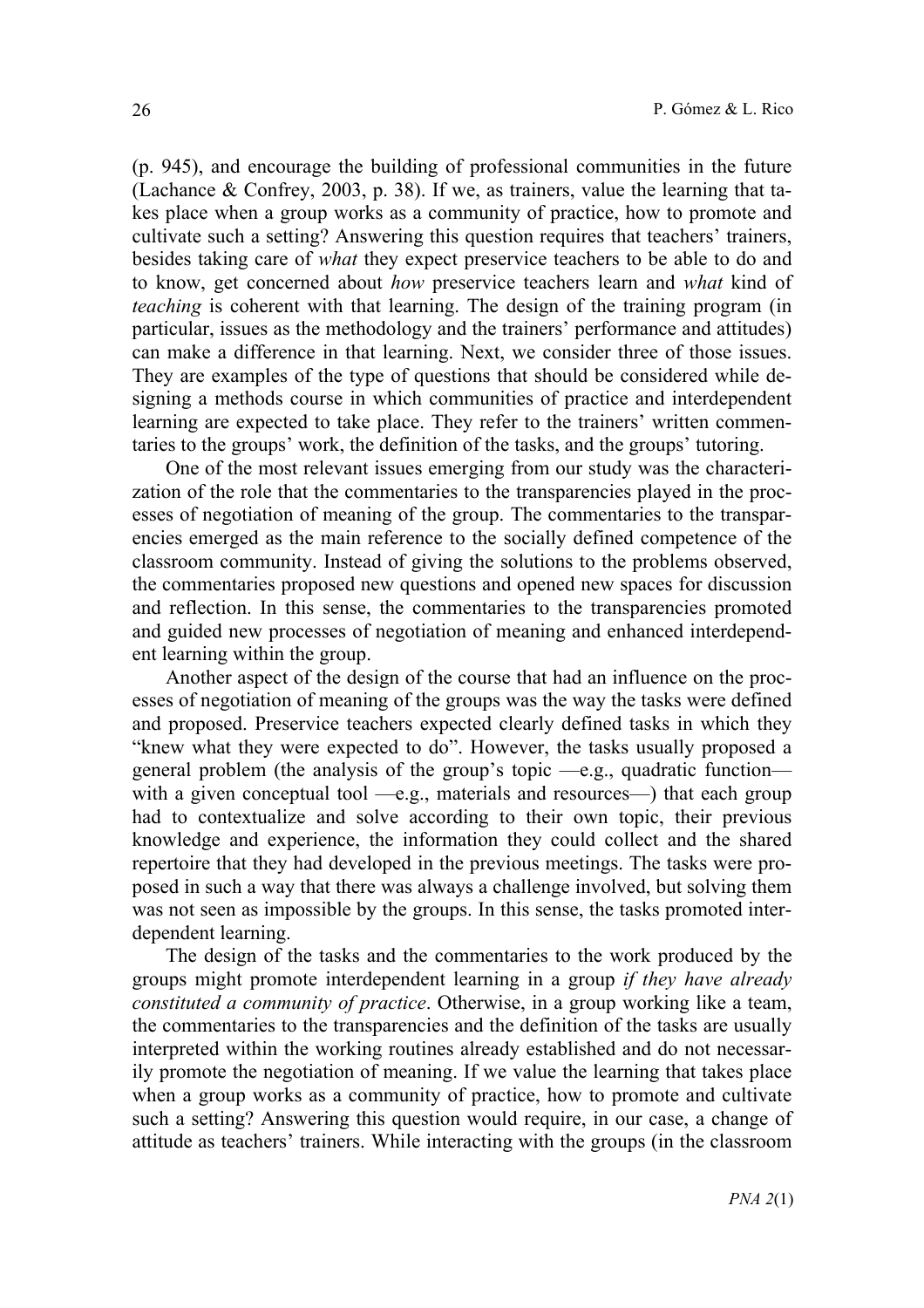Learning within Communities of Practice…

or in tutoring meetings) we focused our attention on *what* the groups had learned and tried to help them in improving their work (transparencies, presentations and documents). However, we know now that we have also to take into account the *learning processes* that give rise to the productions of the groups and to look for ways of promoting interdependent learning and negotiation of meaning in the groups.

#### **REFERENCES**

- Anderson, R. S. & Speck, B. W. (1998). "Oh what a difference a team makes": Why team teaching makes a difference. *Teaching and Teacher Education, 14*(7), 671-686.
- Beck, C. & Kosnik, C. (2001). From cohort to community in a preservice teacher education program. *Teaching and Teacher Education, 17*(8), 925-948.
- Gómez, P. & Rico, L. (2004). Didactical knowledge development of pre-service secondary mathematics teachers. In M. J. Hoines & A. B. Fuglestad (Eds.), *Proceedings of the 28th International Conference of the International Group for the Psychology of Mathematics Education* (Vol. 2, pp. 471-478). Bergen: Bergen University College.
- Graven, M. & Lerman, S. (2003). Wenger, E. (1998). Communities of practice: Learning, meaning and identity. *Journal of Mathematics Teacher Education, 6*(2), 185-194.
- Knight, P. (2002). A systemic approach to professional development: learning as practice. *Teaching and Teacher Education, 18*(3), 229-241.
- Krainer, K. (2003). Teams, communities & networks. *Journal of Mathematics Teacher Education, 6*(2), 185-194.
- Lachance, A. & Confrey, J. (2003). Interconnecting content and community: A qualitative study of secondary mathematics teachers. *Journal of Mathematics Teacher Education, 6*(2), 107-137.
- Lerman, S. (2001). A review of research perspectives on mathematics teacher education. In F. L. Lin & T. J. Cooney (Eds.), *Making sense of mathematics teacher education* (pp. 33-52). Dordrecht: Kluwer.
- Little, J. W. (2002). Locating learning in teachers' communities of practice: opening up problems of analysis in records of everyday work. *Teaching and Teacher Education, 18*(8), 917-946.
- Llinares, S. (1998). La investigación sobre el profesor de matemáticas: aprendizaje del profesor y práctica profesional. *Aula. Revista de Enseñanza e Investigación Educativa*, *10*, 153-179.